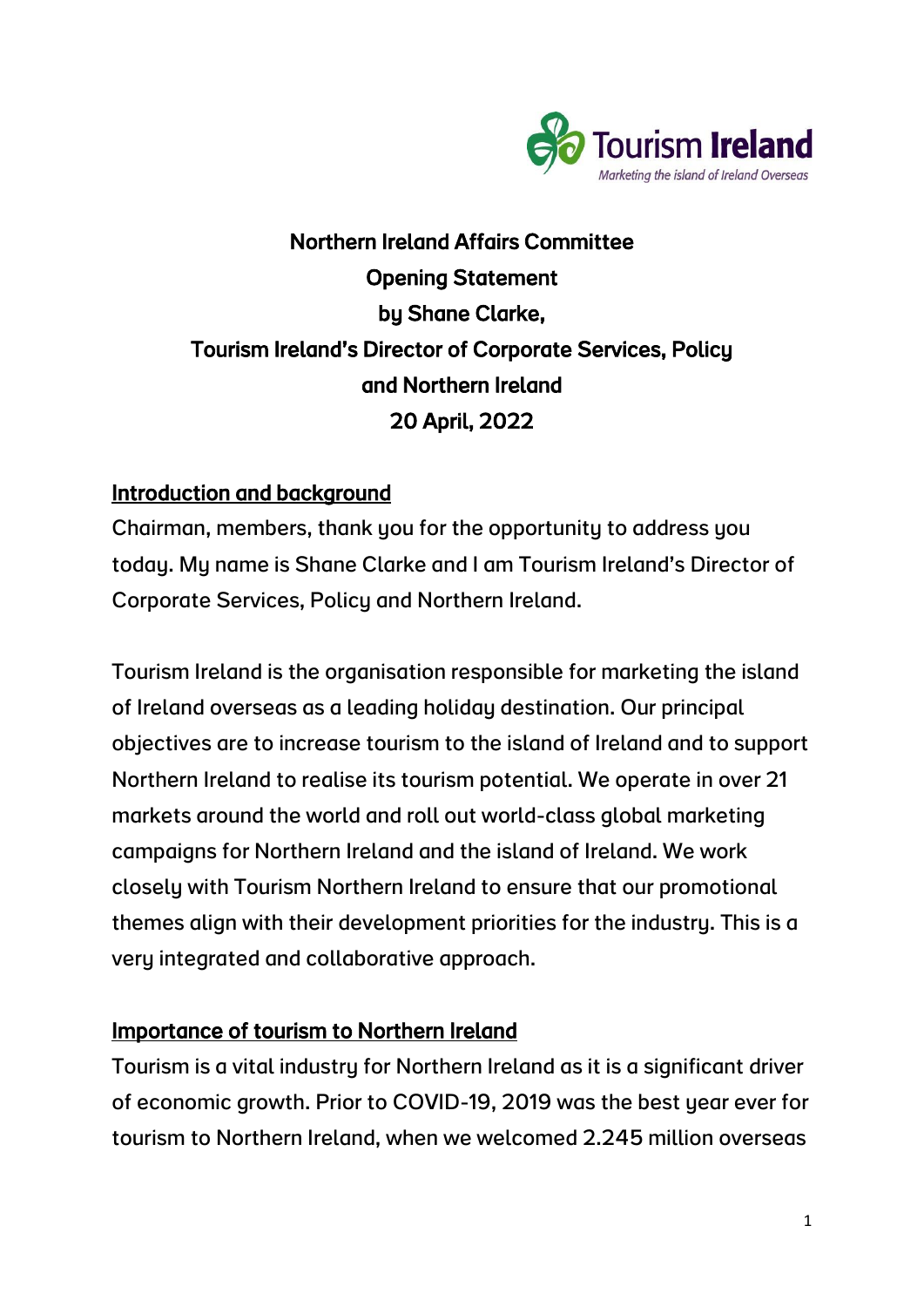visitors, who spent £589 million during their time here, supporting around 71,000 jobs.

Since Tourism Ireland came into operation in 2002, almost 32 million overseas tourists have come to Northern Ireland, whose visits have generated more than £7.2 billion generated for the Northern Ireland economy. Visitors from non-GB markets accounted for 9.5 million, or 30%, of those tourists and £2.7 billion in revenue.

# Impact of COVID-19 on tourism

COVID-19 has had a significant impact on global travel and has presented a completely unprecedented and extremely series situation for our industry. Every destination across the globe has experienced the impact of COVID-19 and now, as we emerge from the pandemic, is seeking its share of the recovery. The competition in the international marketplace to attract tourists is more challenging than ever. Keeping Northern Ireland front and centre in consumers' minds, and making it as easy as possible for them to choose Northern Ireland, is therefore critical.

# Nationality and Borders Bill

As Tourism Ireland is responsible for promoting the island of Ireland – including Northern Ireland – overseas, we feel it is important that we voice our concerns about the impact this bill could have on overseas tourism to Northern Ireland.

Although British and Irish citizens (in line with Common Travel Area principles), and non-British and non-Irish citizens who already have a visa for the UK or other kinds of immigration permission. will not need an ETA (Electronic Travel Authorisation), we believe the realisation of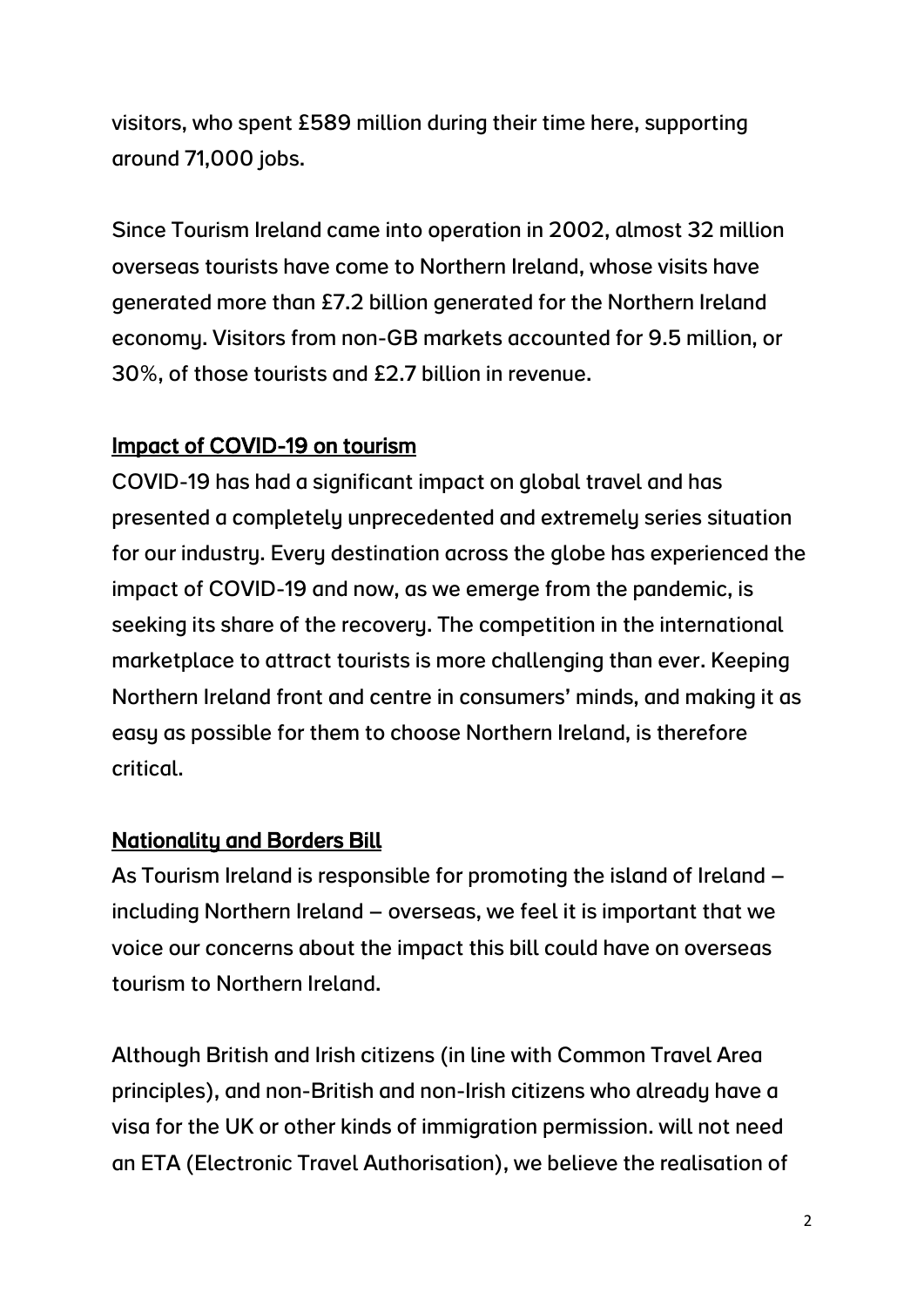this bill has the potential to be very damaging. Everyone outside the aforementioned categories will need to apply for an ETA before travelling to the UK, including for 'local journeys' from within the CTA. For example, a Polish coach driver living in Co Louth who drives coach tour groups from Dublin to Belfast would require an ETA to cross the border, in order to comply with the law. A French person working in a hotel in Derry-Londonderry, but living in Co Donegal, would require an ETA to go to work.

Under the proposed rules, any non-Irish / non-British citizen who is encountered by the authorities in Northern Ireland without an ETA or other permission to be in the UK would be committing a criminal offence and would be subject to immigration enforcement.

While there may be no routine checks on the border between Ireland and Northern Ireland, if this becomes a legal requirement, Tourism Ireland will have to share that information with prospective visitors, including on our international website, Ireland.com. We will also need to advise all overseas tour operators who feature Northern Ireland in their tour programmes.

The majority of overseas visitors to Northern Ireland arrive on the island of Ireland via Dublin. In 2019, most (62%) non-GB tourists came through the Republic of Ireland and their visits delivered £109 million to the Northern Ireland economy (or half of the non-GB revenue). Twothirds, or 68%, of Northern Ireland holidaymakers from markets other than Great Britain use the Republic of Ireland as their point of entry (77% from North America, 68% from Mainland Europe and 54% from other areas). In fact, Dublin Airport provides an alternative gateway to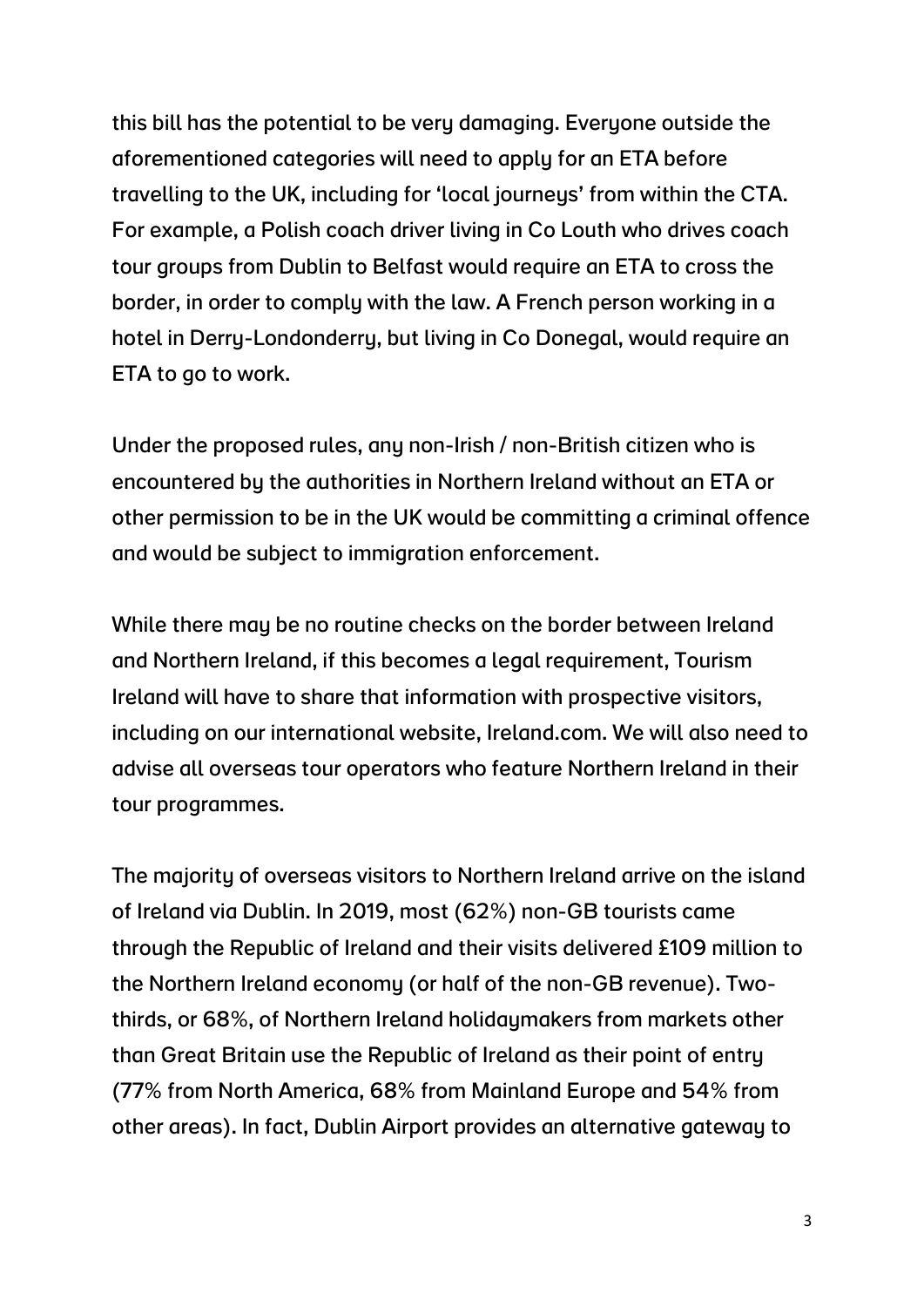Northern Ireland, due to its proximity, share of Northern Ireland resident traffic and its route network, with direct flights from 180 locations.

Tupically, the further a tourist travels to get to a destination, the longer they stay and the more they spend. GB visitors to Northern Ireland have a shorter average stay (3.9 nights) and lower average spend (£253) than other tourists (5.4 nights and £281).

Having to apply online for pre-travel clearance in order to cross the border would add an unnecessary layer of bureaucracy and complexity. Tourism Ireland research has continually confirmed that hassle and expense are key deterrents for travellers when choosing their holiday destination. For example, over the past two years, Tourism Ireland and Tourism Northern Ireland's experiences in communicating the different COVID-19 entry requirements for the Republic of Ireland and Northern Ireland to tour operators demonstrated that any additional administration resulted in cancellations and lost business.

# MCCP research

Earlier this month, Tourism Ireland commissioned research to assess the awareness and perceived tourism impact of the proposed bill. The research was conducted by MCCP and involved interviews with both tourism industry professionals and overseas tour operators.

The research showed that, although the cost of the implementation of the proposed bill is not yet known, the tour operators and industry foresee an immediate drop in visits to Northern Ireland, as it will bring increased cost and administrative burdens which will be passed on to the traveller.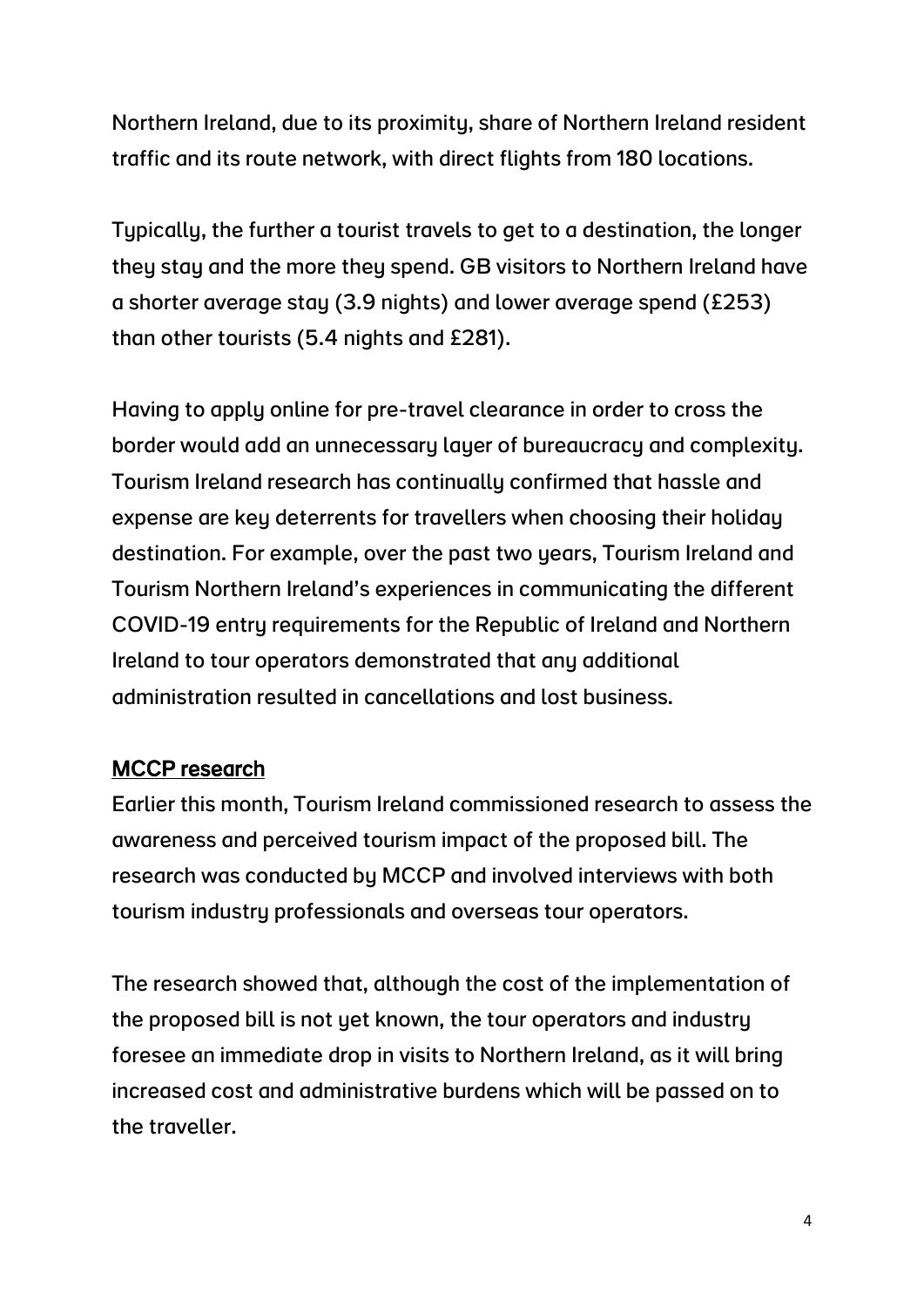Northern Ireland, unlike other parts of the UK, relies more on nondomestic visitors and on visitors coming via Dublin as the main gateway. Northern Ireland is an important part of an itinerary but is not a standalone destination for many.

Industry and tour operators interviewed for this research made it clear that adding this barrier to a currently seamless offer is likely to strike Northern Ireland off itineraries. The 'unity' of the Tourism Ireland brand and island of Ireland proposition will be fractured after so much investment and many successful years.

The proposed bill has the potential to damage our reputation. Among those interviewed, it is seen as a step backwards, at a time when tourism needs support and forward momentum. Northern Ireland will become more isolated and become a harder sell, as an ETA is seen as a border check. Tour operators will want to adhere to the law, even if it will not be border controlled, and it is feared that any news of potential arrests will present perceptions that it is unsafe and not easy to travel to Northern Ireland.

In addition, the bill is seen by the industry as an additional bureaucratic burden that does not give due consideration to the economic impact on Northern Ireland.

#### **Conclusion**

The realisation of the proposed Nationality and Borders Bill has the potential to be extremely damaging for overseas tourism to Northern Ireland. Our research highlights that there are significant concerns amongst industry and tour operators and certainty is urgently needed.